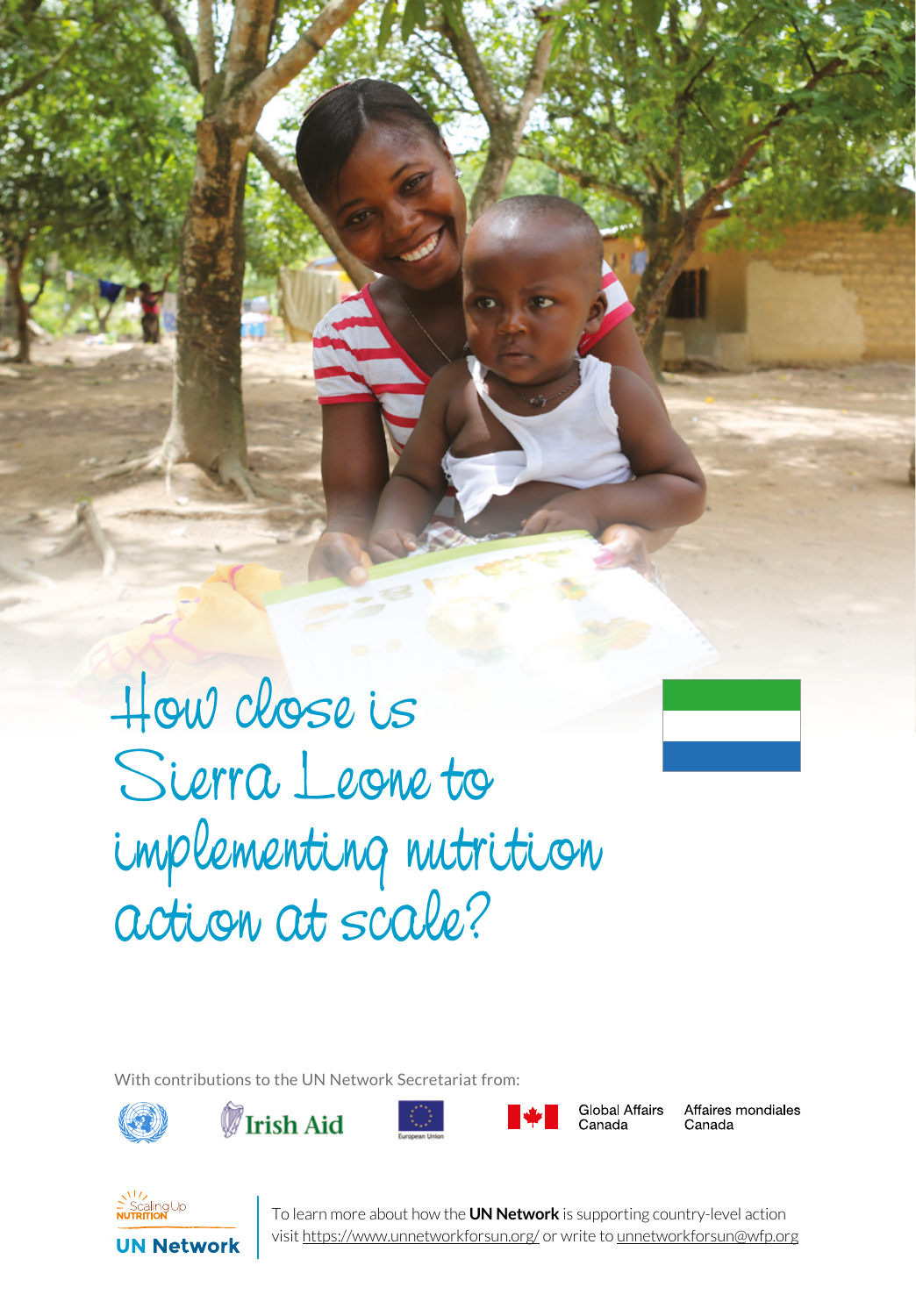alnutrition continues to hound Sierra Leone, where there has been<br>virtually no improvement in wasting or stunting levels in recent years<br>(GNR, 2018). Parliamentarians and other actors are cognisant that the<br>stakes are high virtually no improvement in wasting or stunting levels in recent years (GNR, 2018). Parliamentarians and other actors are cognisant that the stakes are high and that if unabated, malnutrition will impede wider development, including the attainment of the SDGs. Yet, less than half of Sierra Leone's core nutrition actions (10 out of 25) are implemented in all provinces according to the results of a <u>Nutrition Stakeholder and Action Mappin</u>g,<sup>1</sup> supported by UNN-REACH. Even where geographic coverage is high or somewhat high, beneficiary coverage – the number of people who receive a given service – may be low or even unknown due to prevailing data gaps, particularly for some of the nutritionsensitive actions such as promoting 'eat what you grow practices' (not selling everything) in the northern and eastern provinces. A similar trend was observed for training on post-harvest management of crops in the northern province.



*Bo District Mapping Validation Workshop March 2019 UNN Secretariat/Sarah Cruz*

<sup>1</sup> Visit: [https://www.unnetworkforsun.org/sites/default/files/2019-05/Final%20Sierra%20Leone%20Mapping-Na](https://www.unnetworkforsun.org/sites/default/files/2019-05/Final%20Sierra%20Leone%20Mapping-National%20%283May2019%29_0.pdf)[tional%20%283May2019%29\\_0.pdf](https://www.unnetworkforsun.org/sites/default/files/2019-05/Final%20Sierra%20Leone%20Mapping-National%20%283May2019%29_0.pdf).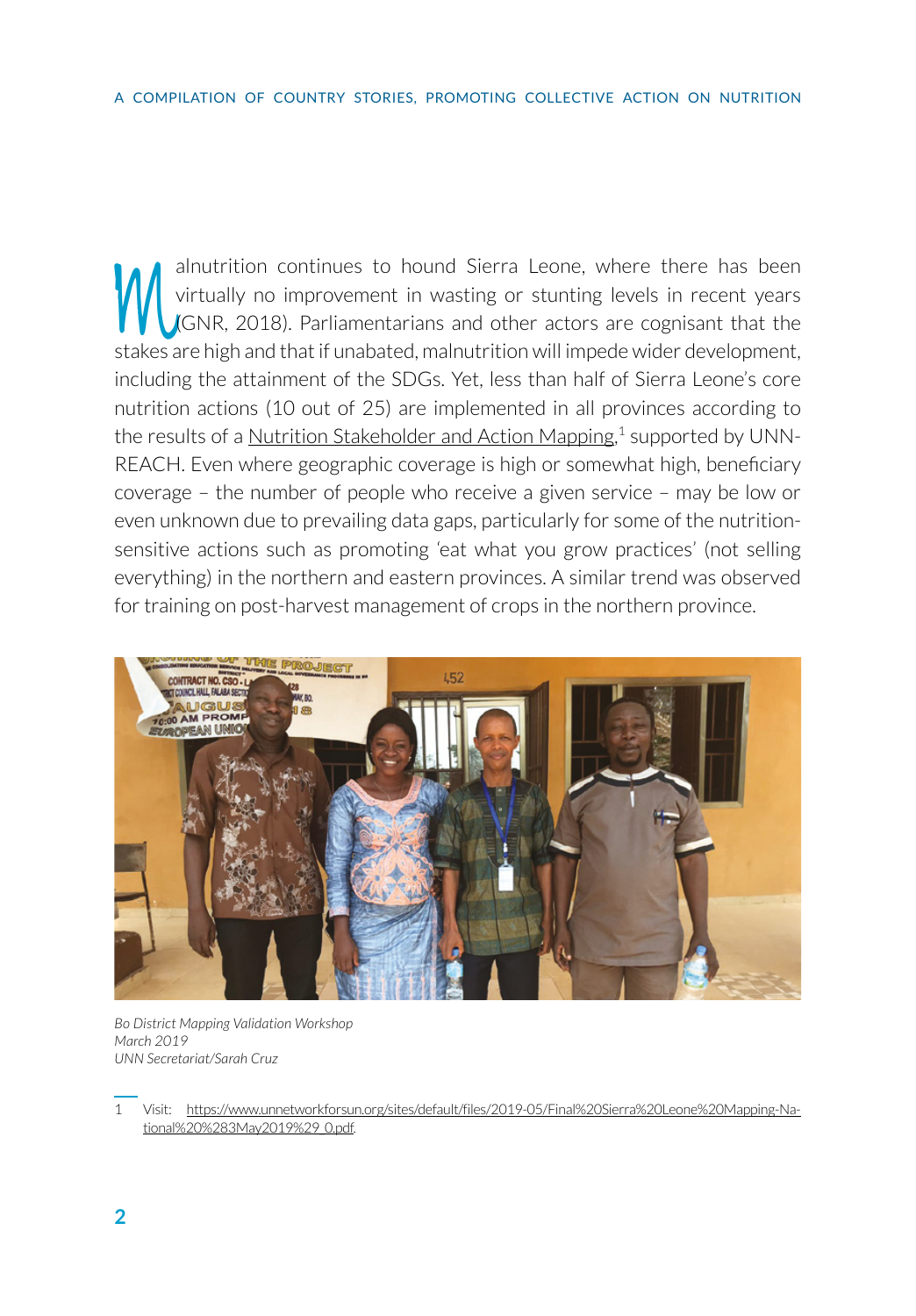## **FIGURE 11**

Excerpt from the Nutrition Stakeholder and Action Mapping in Sierra Leone (2019) conducted through UNN-REACH



The mapping engaged eight sectors and five different SUN networks<br>(UN, civil society, donor, parliamentarian and scientific) with a total of<br>149 stakeholders and 22 actions mapped. This, in turn, provided fertile<br>pround fo (UN, civil society, donor, parliamentarian and scientific) with a total of 149 stakeholders and 22 actions mapped. This, in turn, provided fertile ground for participatory dialogue about how to plan and where to scale up nutrition actions. A specific analysis was conducted on the delivery mechanisms employed by the government and partners. It was found that on average, more than 40 percent of the actions mapped were delivered by Community Health Workers at district level. These findings will support the development of the National Plan on Community Health Workers. The exercise also identified bottlenecks, such as infrequent registration with district councils, which some felt hinder intervention coverage. Magnus S. Conteh from Marie Stopes International, found the "mapping is very useful to spot areas that need more attention and subsequently, spread out partners equally across districts and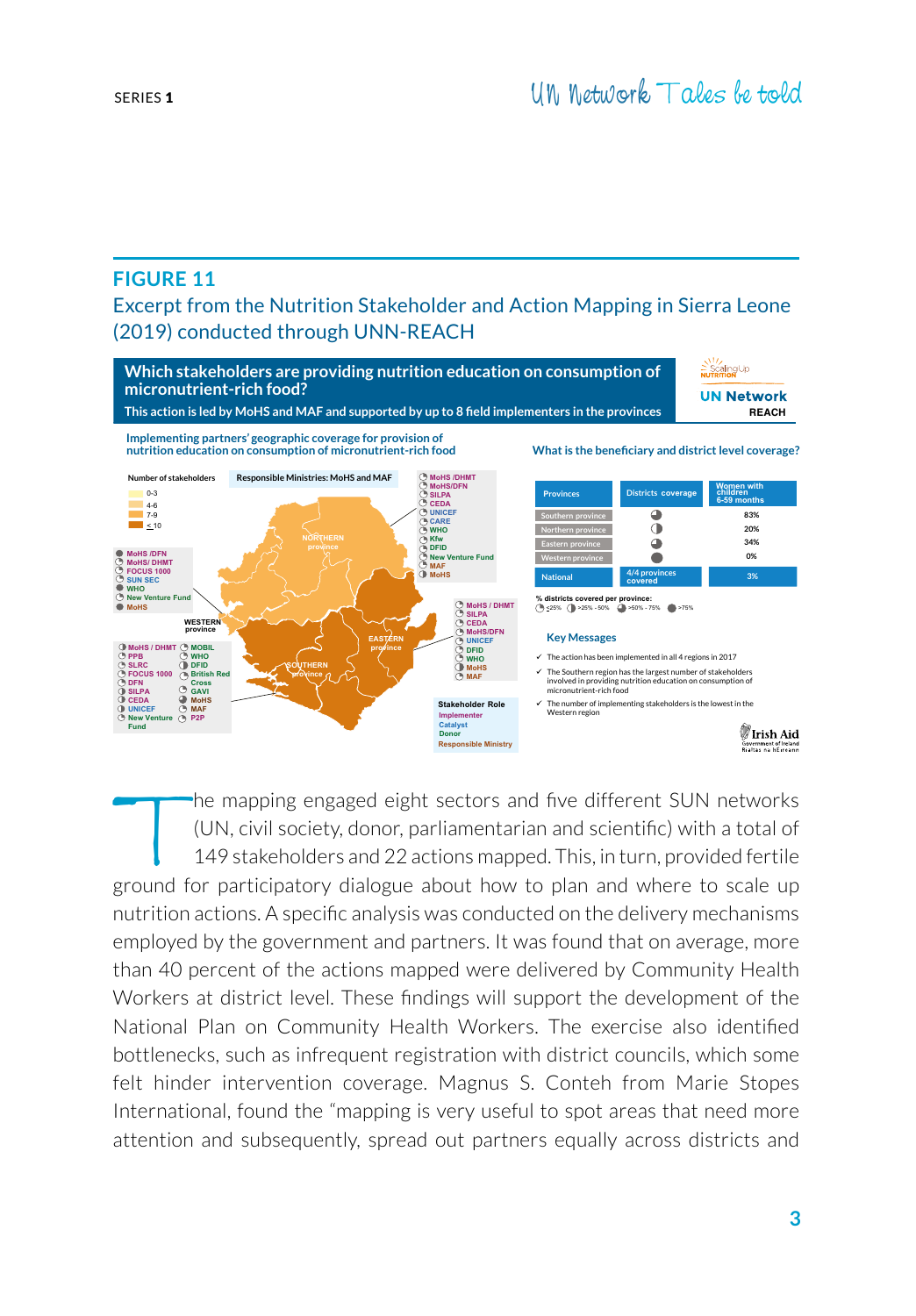regions, avoiding duplications." The UNN Secretariat trained a local mapping team on its increasingly popular tool and provided back-stopping support for data analysis and visualization, leveraging experiences in other countries.

Mapping workshops, held at both the national and sub-national levels, provided a forum for actors to validate the results and decide on concrete next steps. They also provided an opportunity to reflect on lessons learned, including the timing of the exercise and need for further training. During the workshop in Freetown (12 March 2019), the Minister of State, Mrs. Francess Piagie Alghali, thanked stakeholders for their commitment to the exercise, particularly acknowledging the teamwork between the country's SUN Secretariat and UNN's intensive support arm, REACH. The workshops attracted representatives from the Vice President's Office, five ministries (Agriculture and Forestry; Health and Sanitation; Local Government and Rural Development; Primary and Secondary Education; and Social Welfare, Gender and Children's Affairs) the SUN Government Focal Point and other government officials from parliamentarians to members of multi-disciplinary district councils and SUN desk officers. They were also joined by members of civil society, the UN, the private sector and donor community, who brought their ideas and views to the table.

Thanks to this diverse following, multi-sectoral nutrition is now standing on two feet. The workshops created a buzz and were even covered in local [newspapers,](http://www.ayvnewspaper.com/index.php/news/item/6931-sun-validates-2017-nutrition-stakeholders)   $\mathbb{N}^2$  and radio broadcasts. Participants were enthusiastic, noting that mapping was especially useful for strengthening M&E as well as partnerships in nutrition. The findings are also providing valuable inputs to improve nutrition planning processes and coordination for nutrition gains. As Laurent Michaels from Irish Aid stated, "from a human rights perspective, it also raises an important question related to accountability: who are the duty bearers?"

<sup>2</sup> Visit: [http://www.ayvnewspaper.com/index.php/news/item/6931-sun-validates-2017-nutrition-stakeholders.](http://www.ayvnewspaper.com/index.php/news/item/6931-sun-validates-2017-nutrition-stakeholders)